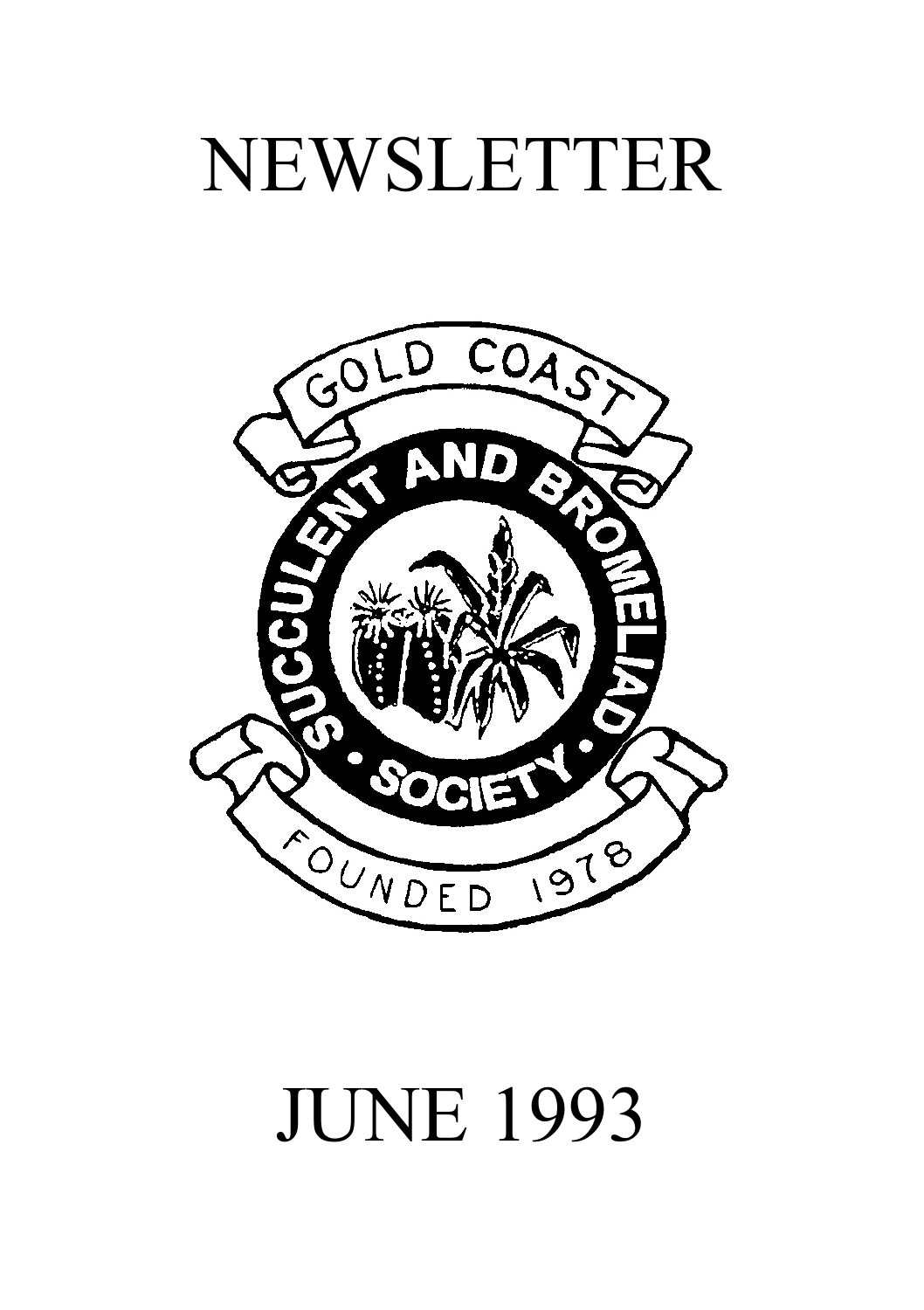# **THE GOLD COAST SUCCULENT AND BROMELIAD SOCIETY**

| <b>PRESIDENT</b><br><b>IMMEDIATE PAST PRESIDENT</b><br><b>VICE PRESIDENT</b><br><b>SECRETARY</b> | Mary Nicholson<br>Olwen Ferris<br>Graham Besgrove<br>Vacant | 72 0993<br>77 1904<br>800 5431 |
|--------------------------------------------------------------------------------------------------|-------------------------------------------------------------|--------------------------------|
| <b>TREASURER</b>                                                                                 | Jum Daniels                                                 | 77 1469                        |
| <b>EDITOR</b>                                                                                    | Wendy Besgrove                                              |                                |
| PLANT SUB-COMMITTEE Olwen Ferris                                                                 |                                                             |                                |
|                                                                                                  | John Catlan                                                 |                                |
|                                                                                                  | Graham Besgrove                                             |                                |
|                                                                                                  | <b>Terry Vogt</b>                                           |                                |
|                                                                                                  | John and Pat Carpenter                                      |                                |
| PLANT SALES SUPERVISOR                                                                           | Doug Reilly                                                 |                                |
| LIBRARIAN                                                                                        | John Catlan                                                 |                                |
| <b>CATERING SUPERVISOR</b>                                                                       | Irene Small                                                 |                                |
| RAFFLES SUPERVISOR                                                                               | Roy Wenzel                                                  |                                |
|                                                                                                  |                                                             |                                |

#### **MEETING DATES AND VENUE**

Our meetings are always held at the Red Cross Rooms, 11th Avenue, Palm Beach on the second Saturday of each month starting at 1.30 pm.

### **DATES FOR YOUR DIARY**

#### **JUNE**

25, 26 Home Garden Expo, Nambour Show Ground & 27

#### **JULY**

10 Committee Meeting at 12.30 pm Regular Meeting: Slides and Auction of Letter Holder

# **AUGUST**<br>7 & 8

7 & 8 Display at Carrara: Pioneer Rally<br>14 Regular Meeting Regular Meeting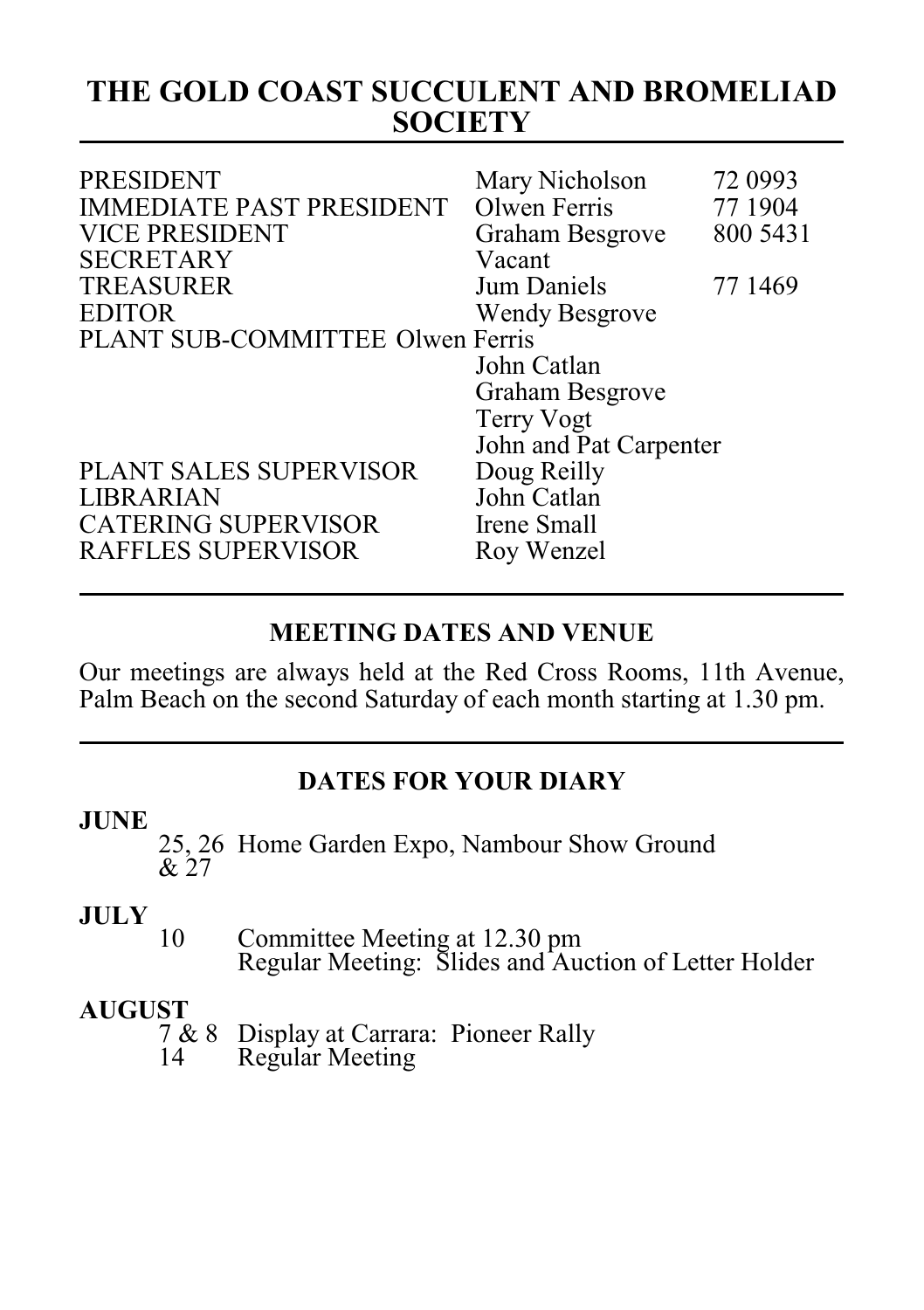#### **DISCLAIMER**

Opinions expressed in the Newsletter are the contributor's own and are not necessarily those of the Committee or the Gold Coast Succulent and Bromeliad Society.

#### **PRESIDENT'S REPORT**

We had no meeting in April. Our meeting in May was attended by 24 members. Phyllis Hobbs gave a talk on "Growing Bromeliads". An extract of this talk is included in this newsletter. Lucky Door Prize was won by Cath Chumbley.

It was with regret that we accepted the resignation of our Secretary, Genny. Work commitments have forced her to do so. Thank you for your work, Genny.

Our April/May newsletter was printed before our trip to Mullumbimby. We would like to thank Clarrie and Gloria for a lovely day and for arranging a surprise visit to Buck and Joyce's home. To Clarrie and Gloria, many thanks from members and their guests who were all presented with a potted Blood Lilly on their departure. More news of these visits later in this newsletter.

We are having another display for the Pioneer Rally South Coast Restoration Society at Carrara on 7 and 8 August.

We will be voting on the name of our Newsletter at the July meeting.

Some of the plants on Show and Tell:

*Billbergia macrocalyx*, Chas Webb, *Aechmea recurvata variety benrathii*, *Guzmania*, *Neoregelia* Rosella - miniature *Canmea* Jaspa (*Canistrum fosteriana x Aechmea orlandiana*)

Don and Phyllis Hobbs brought plants in for sale and donated the money to the Society. Genny auctioned a pup of one of the Show and Tell plants and this was also donated to the Society. Many thanks to you from the Society.

Thanks also to our roving reporters, Olwen Ferris and Barry Hertzog for their reports on our field trip to Mullumbimby.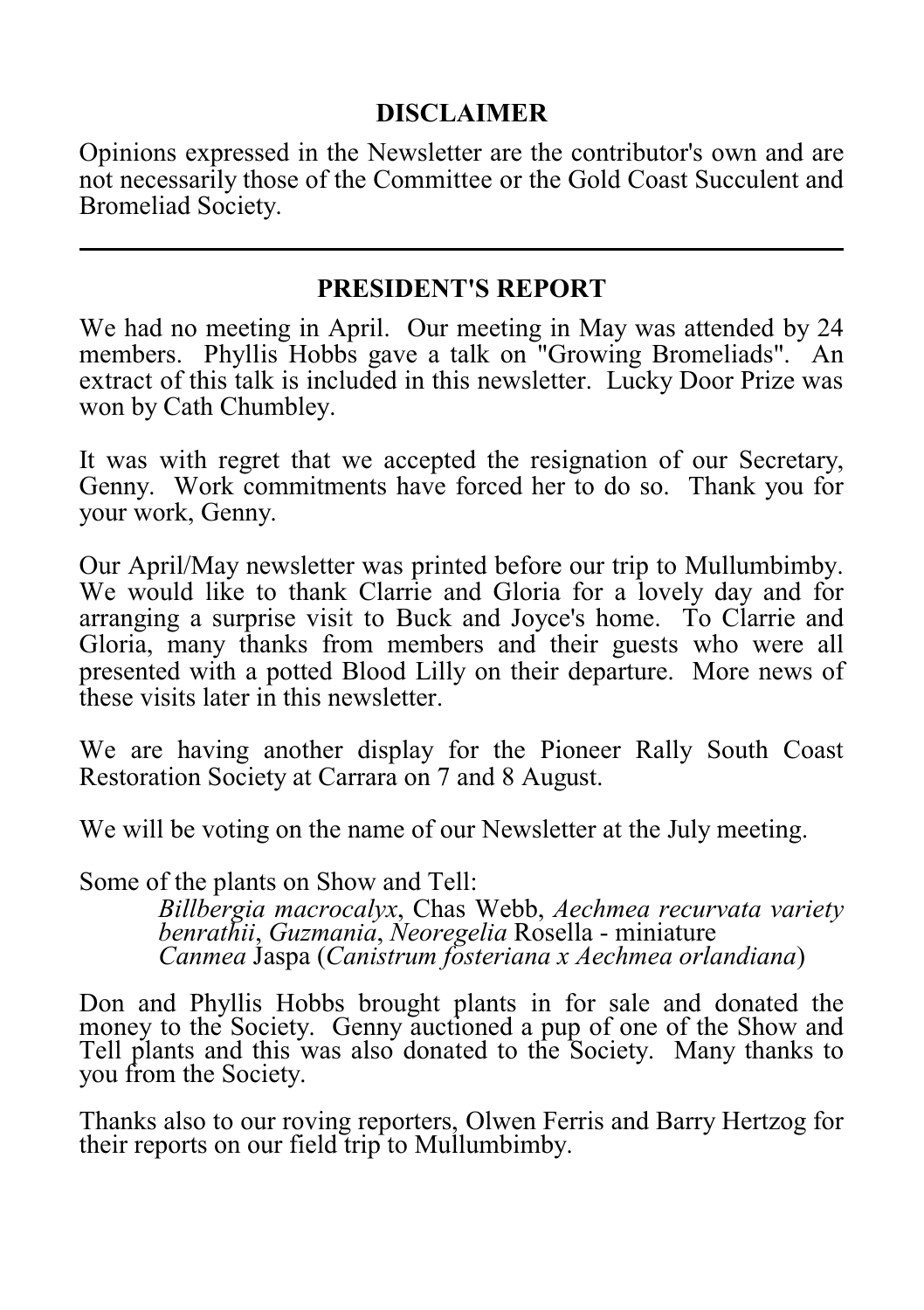#### **DISPLAY**

The Pioneer Rally organised by the South Coast Restoration Society will be held at Carrara on 7 and 8 August and will be out in the field under cover like last year. We will be selling plants. There will be 20% commission, so please price your plants accordingly. We will let you know about times to set up when we find out more.

Mary

#### **PLANT SALES**

You can bring in your excess plants for sale at our meetings. They must be healthy plants and be named, if possible. They can be any kind of plant, not just succulents and bromeliads. There is a 10% commission to the Society on all sales.

Please see that you have a tag with your name and the price of the plant attached to each pot. The tags are available through the Society now. Make use of them and make Doug's work easier for him.

#### **WELCOME**

A big welcome to some new members:

Buck and Joy Staff Joy Flockhart Monica Bailey Jill Syreh Robert Larnach

#### **SUBSCRIPTIONS**

Subscriptions are due in October of each year. If you require postage of your newsletters, please forward 11 (eleven) current-price stamps.

> Family - \$6.00 Single - \$4.00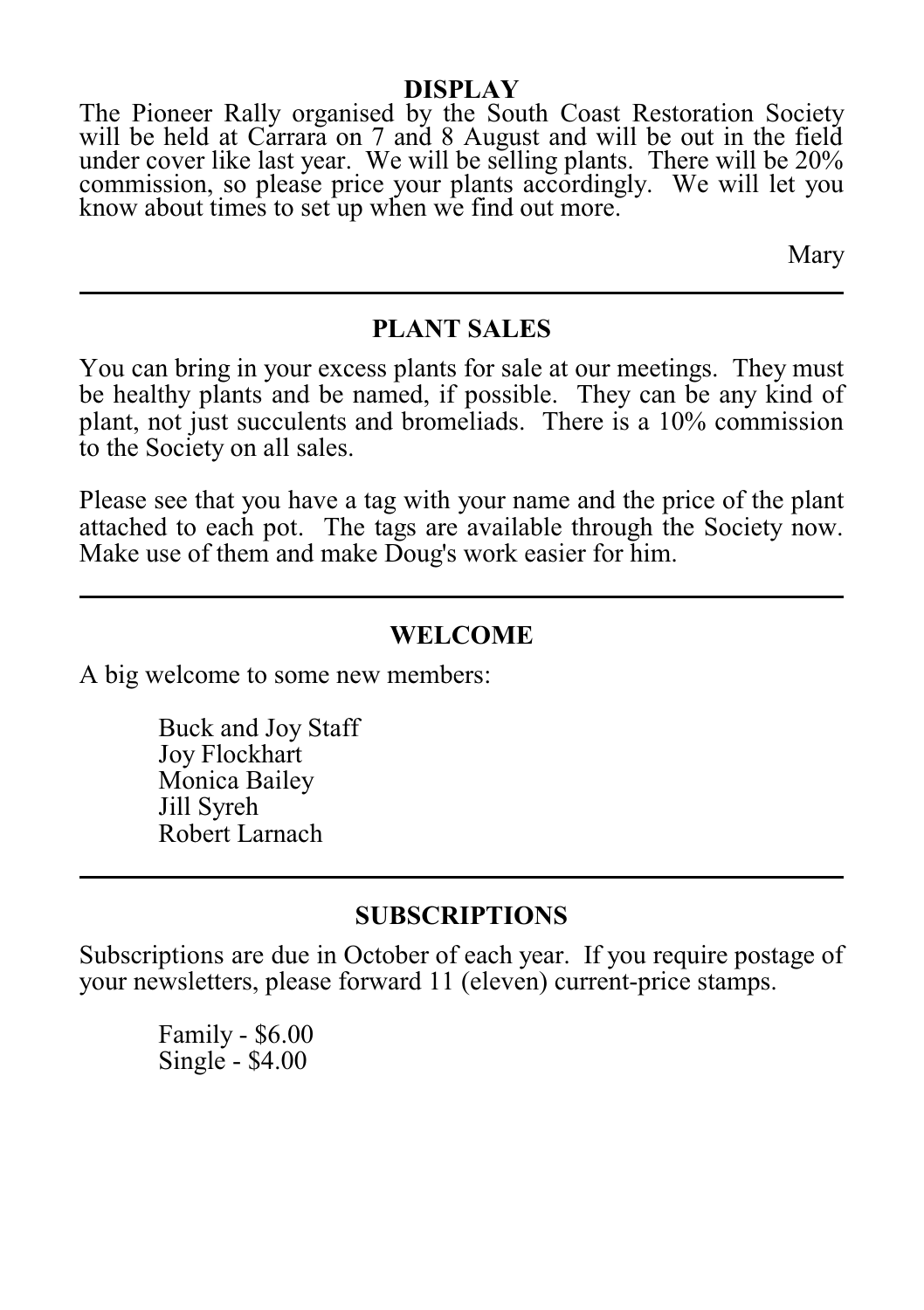#### **A GARDEN OF DELIGHT**

Olwen Ferris

On Saturday, 24 April 1993, about twenty-odd members and friends visited Clarrie and Gloria Morrow at Mullumbimby in Northern New South Wales.

As you left the street front and walked up the driveway towards the house, you enter a nice woodsy area that has been added to over the years with exotic palms, cycads, etc.

Delightful alcoves have been added here and there by adding attractive rocks, tree stumps and old attractive bits of timber.

A level area has been set aside for a barbeque area with seating for guests, who are surrounded with bromeliads and other plants, all placed in strategic positions. I don't think I've ever seen a better *Vriesea hieroglyphica* specimen than the one with three lovely offsets attached.

The lovely rock and log mounds had pockets for plants and here bromeliads and native orchids were thriving while higher up tillandsias were getting established.

One area was guarded by a realistic dinosaur, sprawled between the trees and rocks. In another spot, sprawled a fiery dragon, complete with flashing red eyes. They were works of art and made from different types of rocks.

The land slopes down behind the house and here a giant poinciana tree protects a large group of heliconias and other plants.

Thanks Clarrie and Gloria for a remarkable experience in your garden.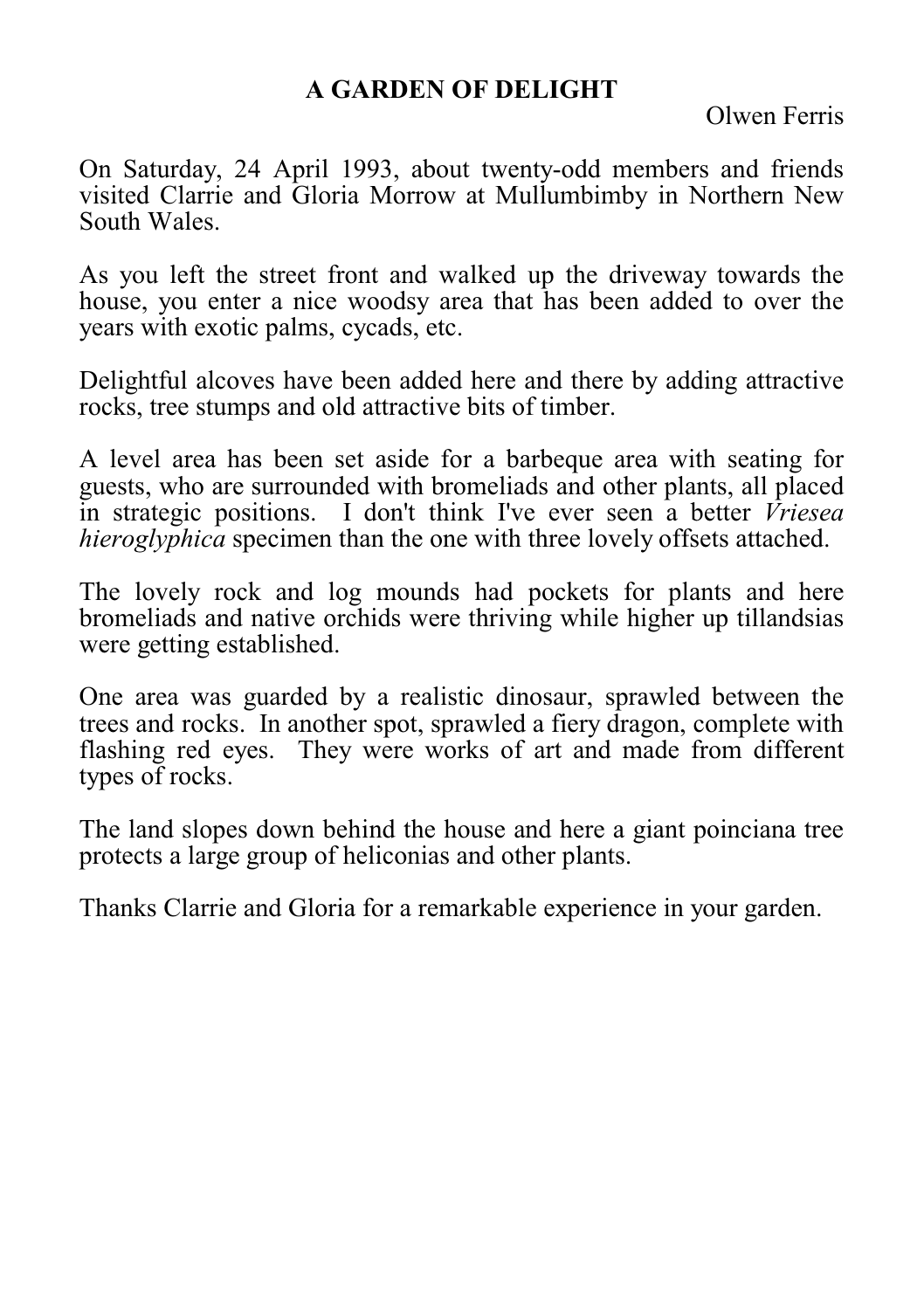#### **ANSWER TO A FREQUENT QUESTION** Olwen Ferris

What plants can I grow in a sloping rockery bed in full sun?



#### Answer:

- 
- *Aechmea distichantha*
- 1 *Cryptbergia* Red Burst<br>2 *Aechmea distichantha*<br>3 *Aechmea distichantha*<br>4 *Aechmea* Mary Brett *Aechmea distichantha x recurvata*
- 
- *Aechmea* Mary Brett *Aechmea nudicaulis*
- *Aechmea pineliana variety minima*
- *Aechmea recurvata* (All varieties)
- *Ananas comosus* (Plant a pineapple top)
- *Dyckia brevifolia*
- *Dyckia leptostachyl*
- *Neoregelia pascoalina (carcharodon)*
- *Neoregelia chlorosticta*
- *Neoregelia cruenta*
- *Neoregelia marmorata*
- *Neoregelia monstrusum*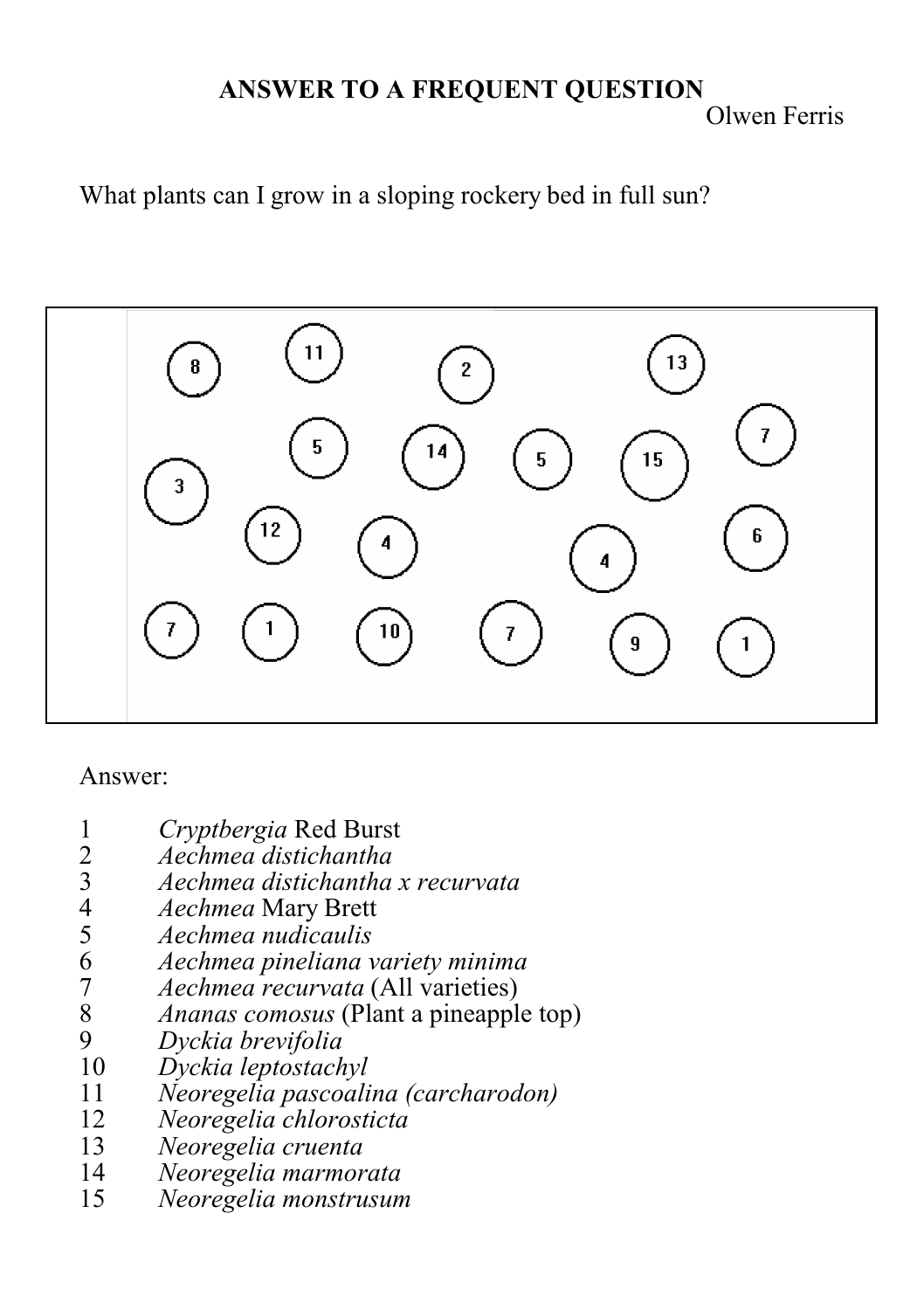### **CLAY VERSUS PLASTIC**

Clay pots vary from plastic pots in one basic way, evaporation from the side of the pot. This evaporation results in a reduced temperature of the container and a loss of fertilizer shown by a white salt powder on the container.

The evaporation comparison between containers was made by filling the containers with potting mix but no plants. Everything seems to effect the results wind, cloud, temperature and humidity, so results have been expressed in percentages and are only for comparison.

| <b>SEASON</b> | <b>PLASTIC</b> | <b>CLAY</b> |
|---------------|----------------|-------------|
| Summer        | 25%            | 40%         |
| Winter        | 10%            | 15%         |

This means clay pots will need watering more often than plastic and will have a greater exchange of air in the soil, for as the water evaporates it will drag air down through the top of the container. You will have to pay particular attention on hot, low humidity, summer days.

The evaporation has a cooling effect resulting in winter being about  $1^{\circ}$ C different but in summer it is not uncommon to be  $5^{\circ}$ C cooler, with bromeliads from the colder areas the reduction in winter temperatures should not effect growth but with summer temperatures it may be beneficial.

Terracotta coloured plastic pots were used because during the day, white plastic pots in the open can be  $5^{\circ}$ C cooler.

> John and Genny Mango Mansion, 4208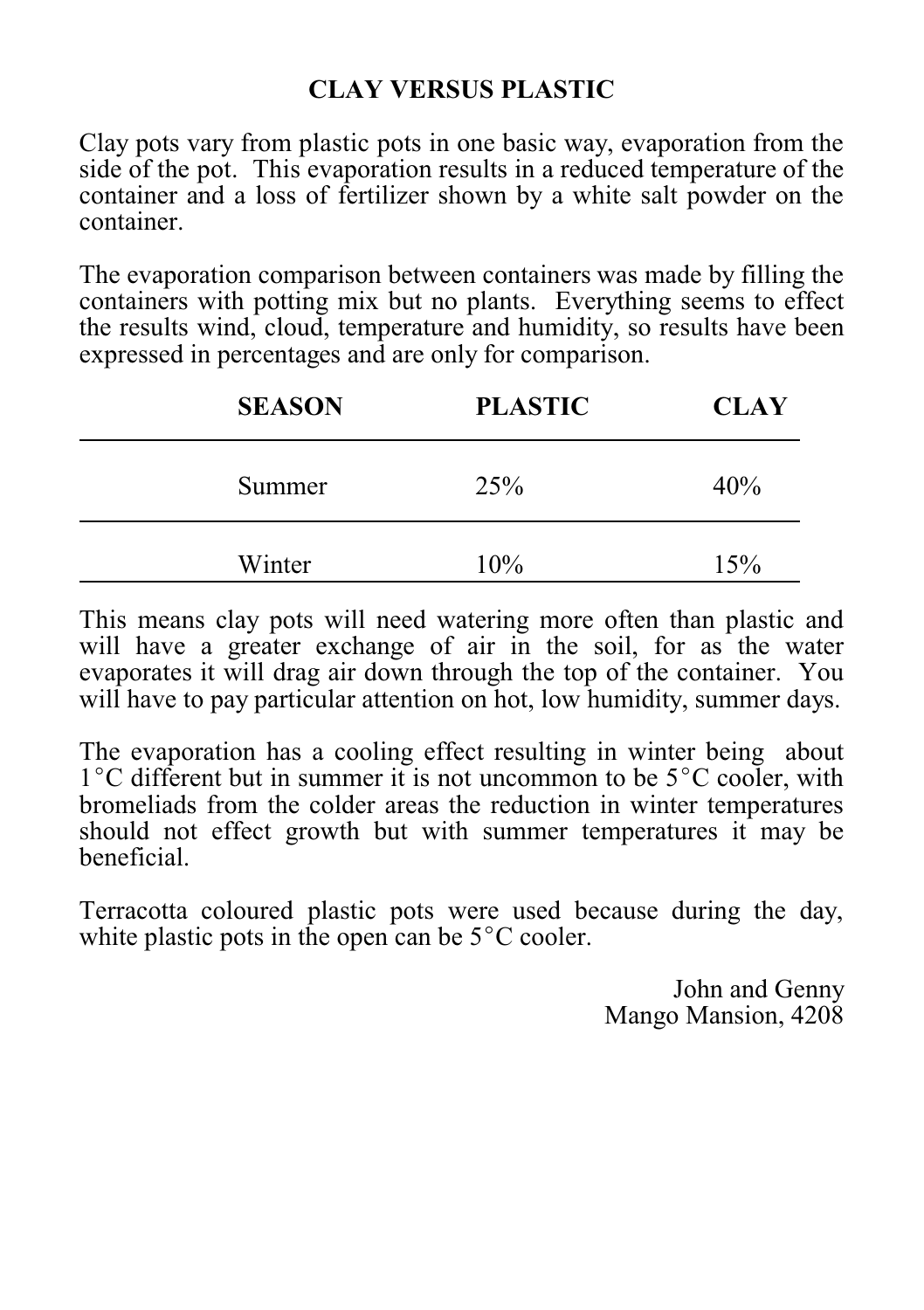## **EXTRACTS FROM TALK BY PHYL HOBBS**

Olwen asked me to write an article for the journal, setting out the subjects that I covered in my talk at the May meeting. As a follow up to this article, I would like to suggest opinions, for or against, be prepared for future journals. We are still learning when it comes to growing bromeliads, and your input could be helpful in ideas to try and improve what we are doing.

First of all let me say, that how we grow is for the conditions in our locality. This has to be taken into consideration. We have a lot of wind which makes it difficult to maintain humidity but as not all plants require high humidity, we have tried to make different areas of the greenhouse like separate habitats. Growing in the open garden has been trial and error, and we are still trying.

# **Potting Mix**

We have tried lots of different combinations. Some have broken down too quickly leaving the mix holding too much moisture. We have finally settled on the following. All measurements are bucketfuls:

> 5 fine pine bark (sieved) 1 peatmoss  $1\frac{1}{2}$  fine charcoal 1 fine styrienne granules 1½ cups blood and bone

### **Removing Offsets**

I take them off whenever they are ready, regardless of the time of year. I don't let them get too large as this will sometimes spoil the shape of the plants. The most important thing is to be sure that the heel of the offset is hard. It is from here that the new roots will form. A small amount of twelve-month Nutricote is added at potting time. Be sure and cover the Nutricote with mix to ensure the even release of nutrients.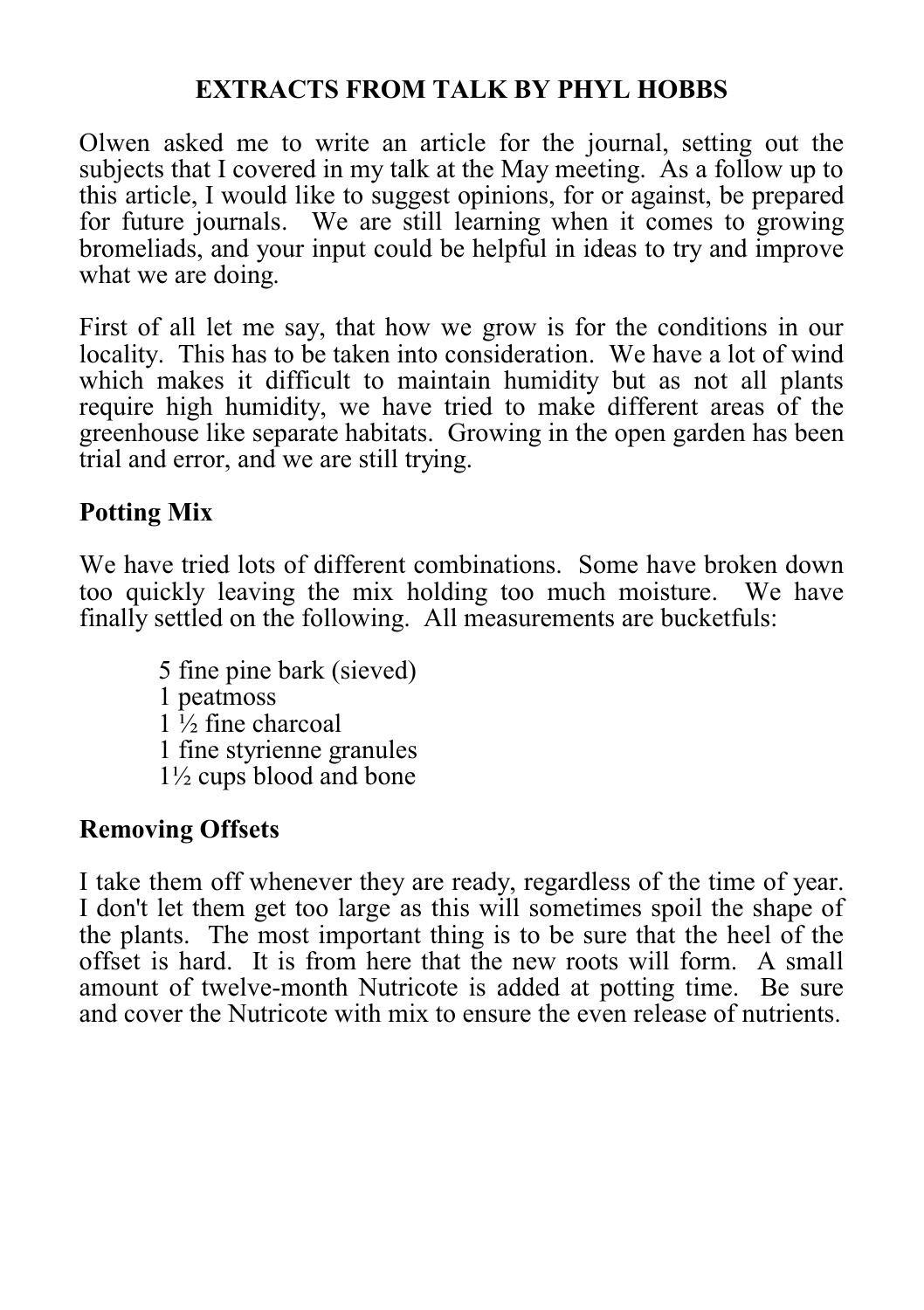# **Watering**

The more open the mix the more often you water. During the summer I thoroughly soak the plants once a week making sure the pots are watered. The greenhouse is also misted every day. The hotter and drier the weather conditions the more often I do it. A misting attachment on the end of the watering wand make this job quick and easy. It also raises the humidity levels. Very important. The Tillandsias, Vrieseas and Guzmanias are foliar fed regularly. Through summer once a week and keeping this up except for the few fairly cold weeks in the middle of winter. At this time it is best to water and feed before 11 o'clock allowing the plants to dry thoroughly before night time.

# **Light**

This is one of the most important aspects of cultivating bromeliads. Every genera has different requirements. Even in one genera there are different requirements. It is impossible to generalise. The best method I have found is when you are visiting a bromeliad grower's garden and you see something looking perfectly happy take notice of where it is placed in relation to shade and sun. Ask a million questions. Plant people are happy to share their growing tips. Another way to learn is if you buy a plant that you think is growing well, take it out of the pot and have a look at the potting mix, but relate it to your own conditions. I don't like a mix that is heavy when you pick the pot up, but that is just me, it doesn't make it wrong.

Don't every stop asking question. Enjoy your plants.

Phyl Hobbs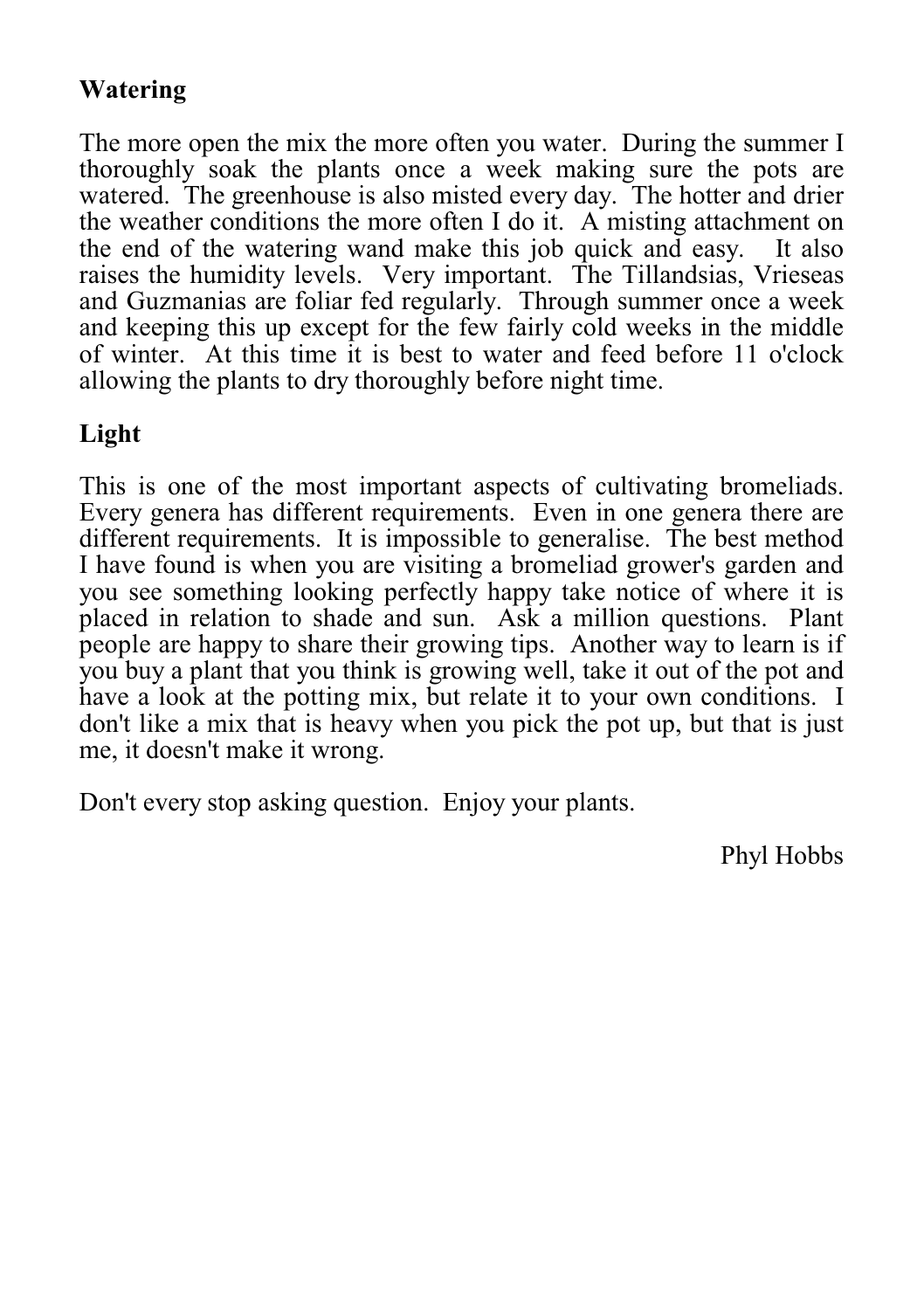#### **THOUGHTS ON ROOTING DIFFICULT BROMELIADS** Dutch Vandervort

For years I have had a terrible time getting offsets from some of my choicest plants to root. I have tried all kinds of variations of mix, pH, wetness, dryness, wet/dry cycle, rooting hormone, Superthrive, superphosphate, balanced fertilizers, and every other variable I could think of. In spite of this it regularly takes a year or more to get roots on the likes of *Orthophytum navioides*.

Just to prove it could be done, I once grew a hard-core terrestrial bromeliad, *Hechtia tillandsioides* in water. It grew well for about three years until my normally tolerant and accommodating wife got tired of having it on her kitchen counter and made me plant it in the garden.

About a month ago, while planting up some *Orthophytum navioides* pups, I reflected on the time it would take to get them rooted. The Hechtia experience came to mind and I decided to try one of the *Orthophytum navioides* pups in water.

The pup was about two inches tall. I stripped off six or eight of the basal leaves, dipped it in rooting hormone, let it dry, and propped it up in a narrow-mouthed mustard jar (the label is gone, and I can't remember the brand), which I filled with clear water and a drop of Superthrive. That was it! The result was beyond belief. In less than a month my plant produced a fair mass of mature branching roots. Sibling pups potted at the same time have yet to form their first visible root.

Does his mean that hydroponics is the wave of the future for bromeliads? Only time and experimentation will tell.

*Ventura, California*

*Reprinted from* Journal of The Bromeliad Society *Bromeliad Society Incorporated, January-February 1991*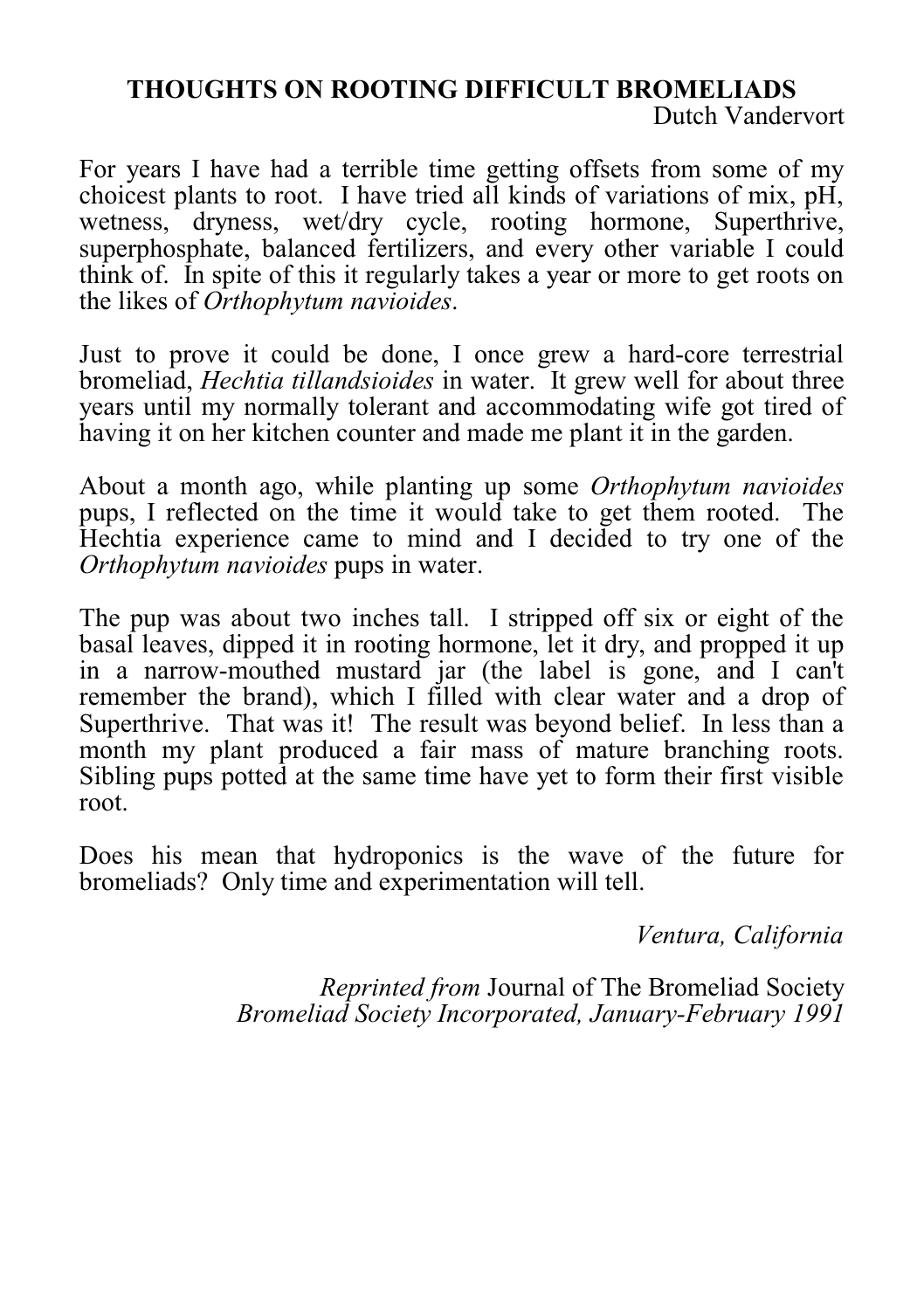#### **PHOTOGRAPH APPEAL**

If you have an additional copy of photos of your Bromeliads in bloom, why not donate them to the Society's Library.

The goal is to have a compilation of photos in albums to help with future identification of plants. So bring in those photos, please.

### **JULY AUCTION**

We would like to thank Buck and Joyce Staff (new members) for their gift of a letter holder/serviette holder. We will hold an auction of this delightful gift to raise funds for the Society. This holder is handmade so dig deep into those pockets to show our appreciation.

### **FIELD DAY: PART 2**

Barry Hertzog

A convoy of cars left Clarrie and Gloria Morrow's home proceeding back into Mullumbimby where we visited the home of Buck and Joyce Staff. As we walked up the drive, Buck invited us to enter his home. What a surprise was in store for us. Buck must be the "Prince of Collectors".

Most walls in the house were covered with shelves and units which displayed their many outstanding collections. These included Jim Beam ceramic whiskey decanters, Toby jugs, Whiskey jugs, Jim Beam miniatures, china and brass shoes and boots, old telephones, and Australiana. There was even a Jim Beam train-set consisting of an engine, tender and carriages - over a metre in length and the contents were untouched.

Next we went outside to a shed where there was a collection of bottles which dated back to the last century. My guess was there would be more than a thousand bottles on display. And there were other collections including plates, inkwells and barbed wire. Next we went into the large shadehouse which displayed a nice collection of plants, and pennants which they had won from the Northern Star Garden Competition. The gardens of the house were neat and well presented.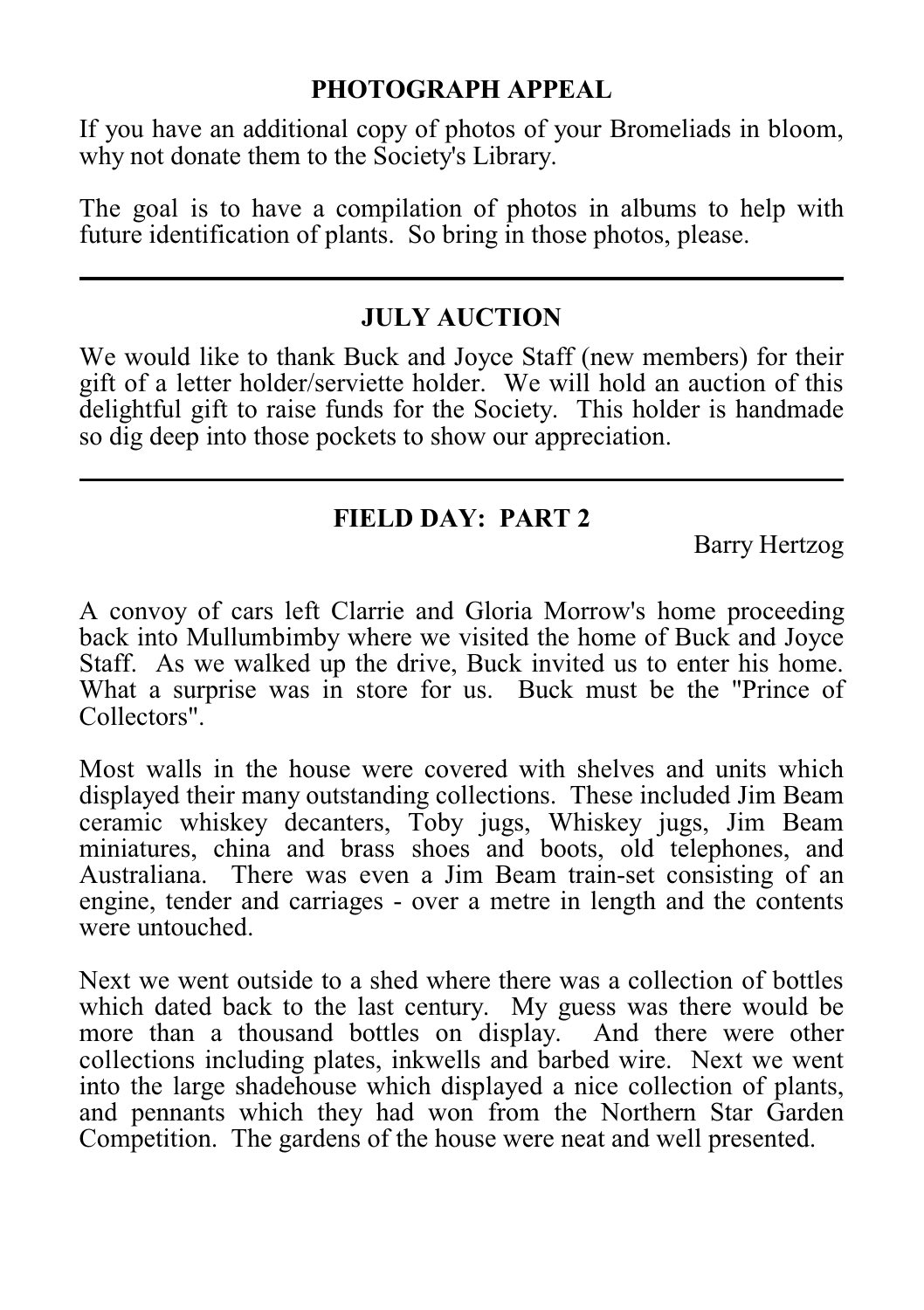## **LIBRARY BOOKS**

Library books are available on loan for one (1) month only. Please return them so someone else can take the book out.

We are trying to build up our Library. The money raised by a cent auction in March will be of great use for this purpose. John is trying to get the old magazines together in folders as many of you are asking about them. They will soon be in the Library for your use.



### **ORDINARY RAFFLE**

This is one way of making money for the Society. It is up to all of us to help by bringing in some plant/s when we have extra ones. It doesn't have to be a bromeliad, just something you would like to win yourself. Let us see if we can make this one good continuous raffle.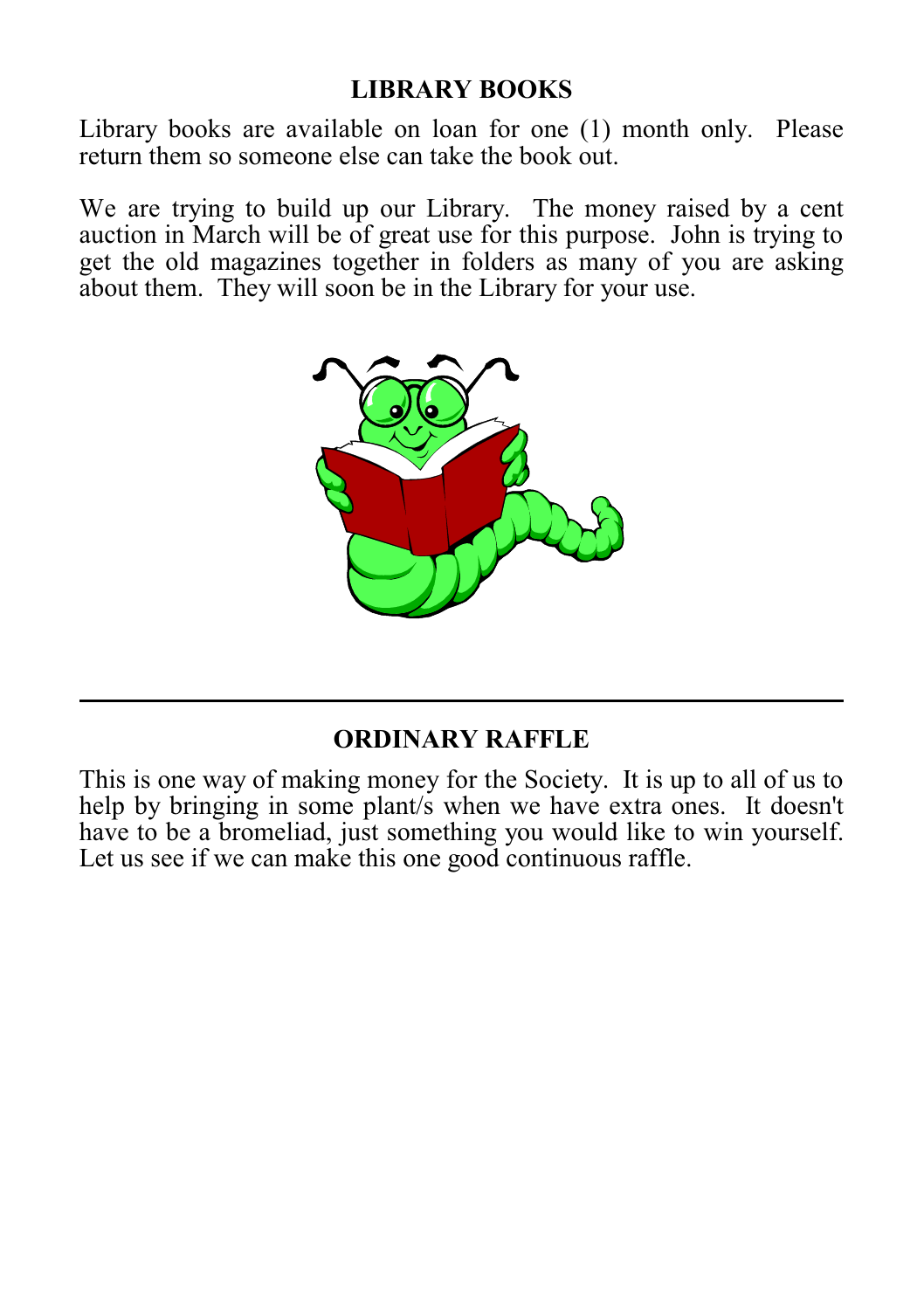#### **PLANT ROSTER**

We are now operating a roster to share the responsibility of bringing in plants for the Lucky Door Prize and the Special Raffle. If anyone other than the people rostered for that month would like to donate a plant, please feel free to do so. The plants do not have to be succulents or bromeliads.

#### **JULY**

|               | Lucky Door Prize: | <b>Graham Besgrove</b>                    |
|---------------|-------------------|-------------------------------------------|
|               | Special Raffle:   | Pat Carpenter, Evelyn Reilly, Bev Collins |
| <b>AUGUST</b> | Lucky Door Prize: | Barry Hertzog                             |

Special Raffle: Phyllis King, Rolly Reilly, Mac McAlister

If you are unable to attend the meeting, either get the plant to someone to take it in for you or swap with someone else.

#### **!! CONGRATULATIONS !!**

Happy Birthday to Jum Daniels and Don Hobbs.

Happy Wedding Anniversary to Terry and Jan Vogt.



If you would like to have a birthday message put in the Newsletter, please just let us know. You don't have to tell us the year. This is your newsletter, make use of it.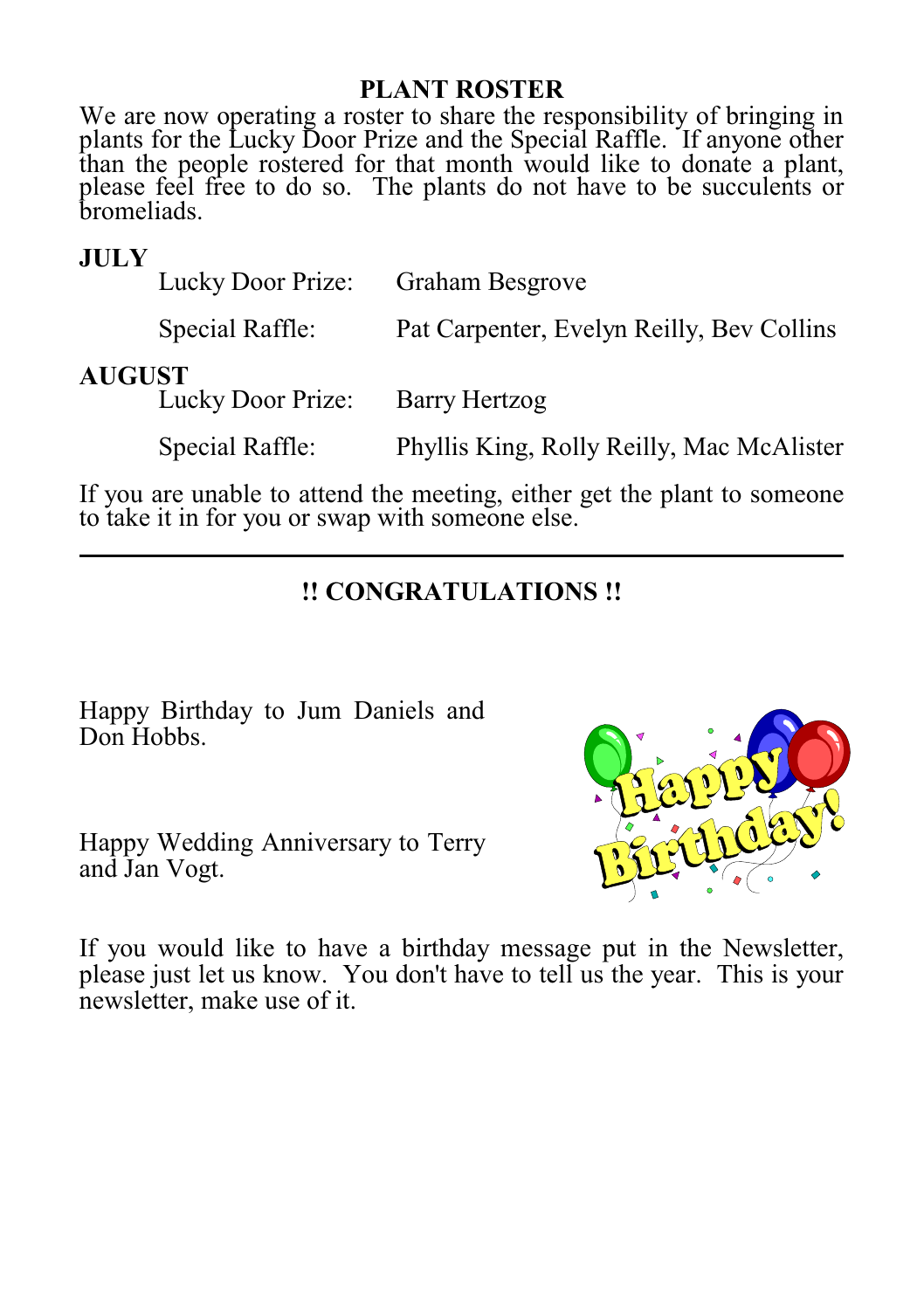#### **THOUGHT FOR THE MONTH**

*To err is human* 

*but to really foul things up* 

*requires a computer.*

*Anon*

### **WANTED URGENTLY**

Could you please get pen to paper and write us a story, long or short on how you began collecting bromeliads, or your first attempt to grow bromeliads, or even the way you grow your favourite bromeliads.

There are many members who have a long distance to come to meetings so this is one way you can participate. This is your Newsletter. Let's try to make it better.

# **FANTASTIC PLASTIC**

On this particular day we had a very startling display of bromeliads, one of the passing public stopped dead. With a voice that would shatter plate glass she stated, "that's exactly what I want for my lounge room".

When I mentioned they would require a bright location, "You mean they're not plastic. Oh, no! I don't have any plants that are not plastic", was the shrill reply.

> John and Genny Mango Mansion, 4208